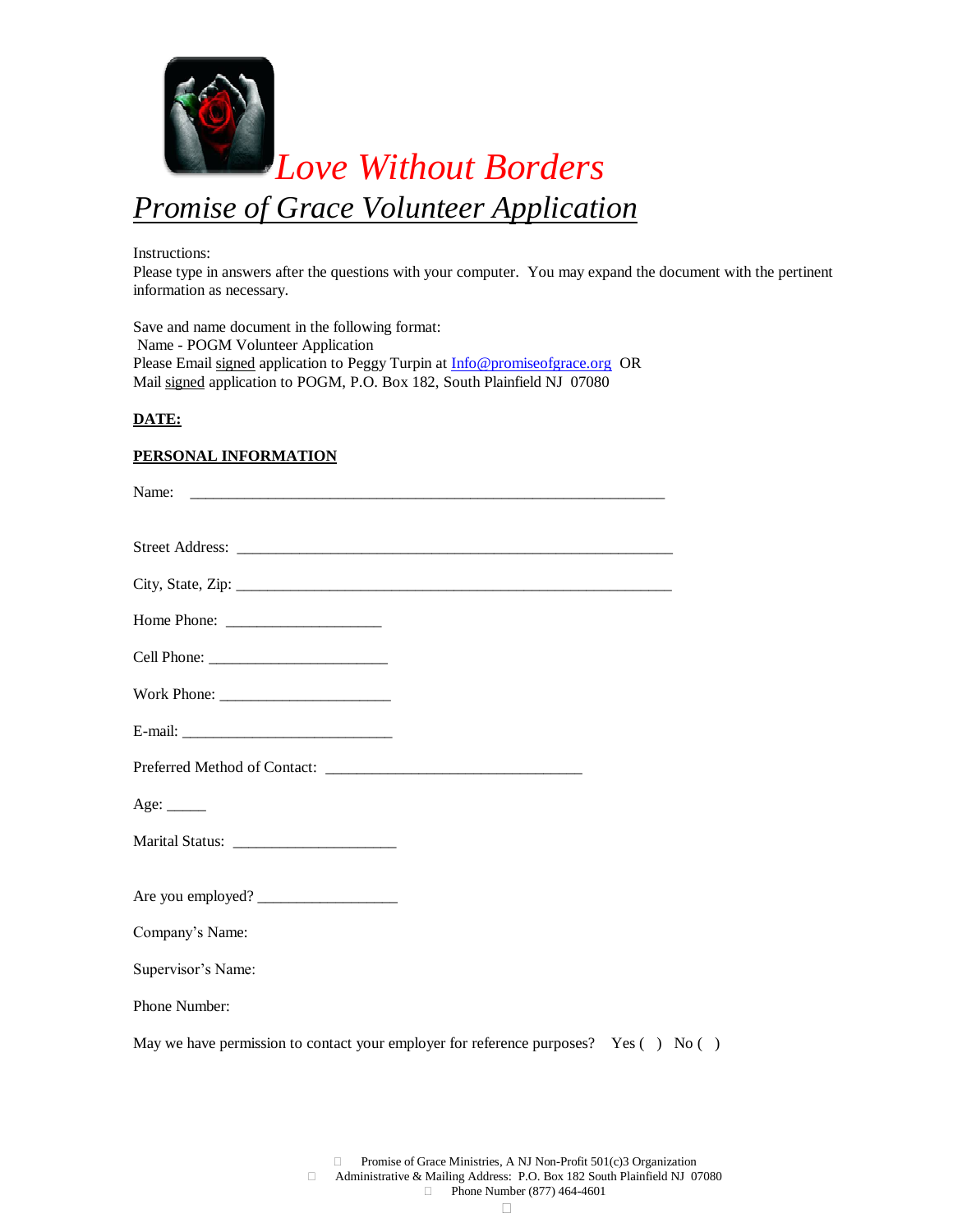

*Promise of Grace Volunteer Application*

# **SPIRITUAL HISTORY**

Are you currently attending a Church? Yes () No ()

If so, Name & Address of Church: \_\_\_\_\_\_\_\_\_\_\_\_\_\_\_\_\_\_\_\_\_\_\_\_\_\_\_\_\_\_\_\_\_\_\_\_\_\_\_\_\_\_\_\_\_\_\_\_\_\_\_\_

Pastor's Name: \_\_\_\_\_\_\_\_\_\_\_\_\_\_\_\_\_\_\_\_\_\_\_\_\_

Phone Number: \_\_\_\_\_\_\_\_\_\_\_\_\_\_\_\_\_\_\_\_\_\_\_\_

May we have permission to contact your Pastor for reference purposes? Yes  $( )$  No  $( )$ 

List all churches (including City/State location) you have regularly attended during the past 3 years:

1.

2.

3.

# **LEGAL QUESTIONNAIRE**

(If the answer to any question 1-6 is YES, please provide explanation)

1. Have you ever been convicted of a criminal offense (felony or misdemeanor)? You will need to answer "yes" if you have entered into plea agreement, including deferred sentence or deferred judgment arrangement in connection with a criminal charge. Yes ( ) No ( )

2. Have you ever been arrested for or charged with a sexual offense, offense relating to children or youth, or a crime of violence? Yes ( ) No ( )

3. Have you ever been reported to a social services agency, law enforcement authority, child abuse registry or similar organization regarding abuse to misconduct involving adults, children or youth? Yes  $( )$  No  $( )$ 

4. Have you ever been the subject of a civil lawsuit involving sexual misconduct, sexual harassment, or other immoral behavior or conduct involving adults, children or youth? Yes ( ) No ( )

5. Have you ever been the subject of a complaint or disciplinary proceeding against a professional license or other license held by you, including, but not limited to, a license to provide child care or similar services? Yes ( ) No ( )

6. Have you ever been the subject of any disciplinary action, transfer or dismissal, or been named as a defendant in a civil or criminal lawsuit as a result of an accident or mishap involving adults, children or youth? Yes ( ) No ( )

# **PERSONAL QUESTIONNAIRE**

(If the answer to any question 1-4 is YES, please provide explanation)

1. Have you ever been accused of an act of sexual or physical abuse? Yes ( ) No ( )

2. Have you ever been in a situation where your actions or behavior were misunderstood? Yes ( ) No ( )

Promise of Grace Ministries, A NJ Non-Profit 501(c)3 Organization

Administrative & Mailing Address: P.O. Box 182 South Plainfield NJ 07080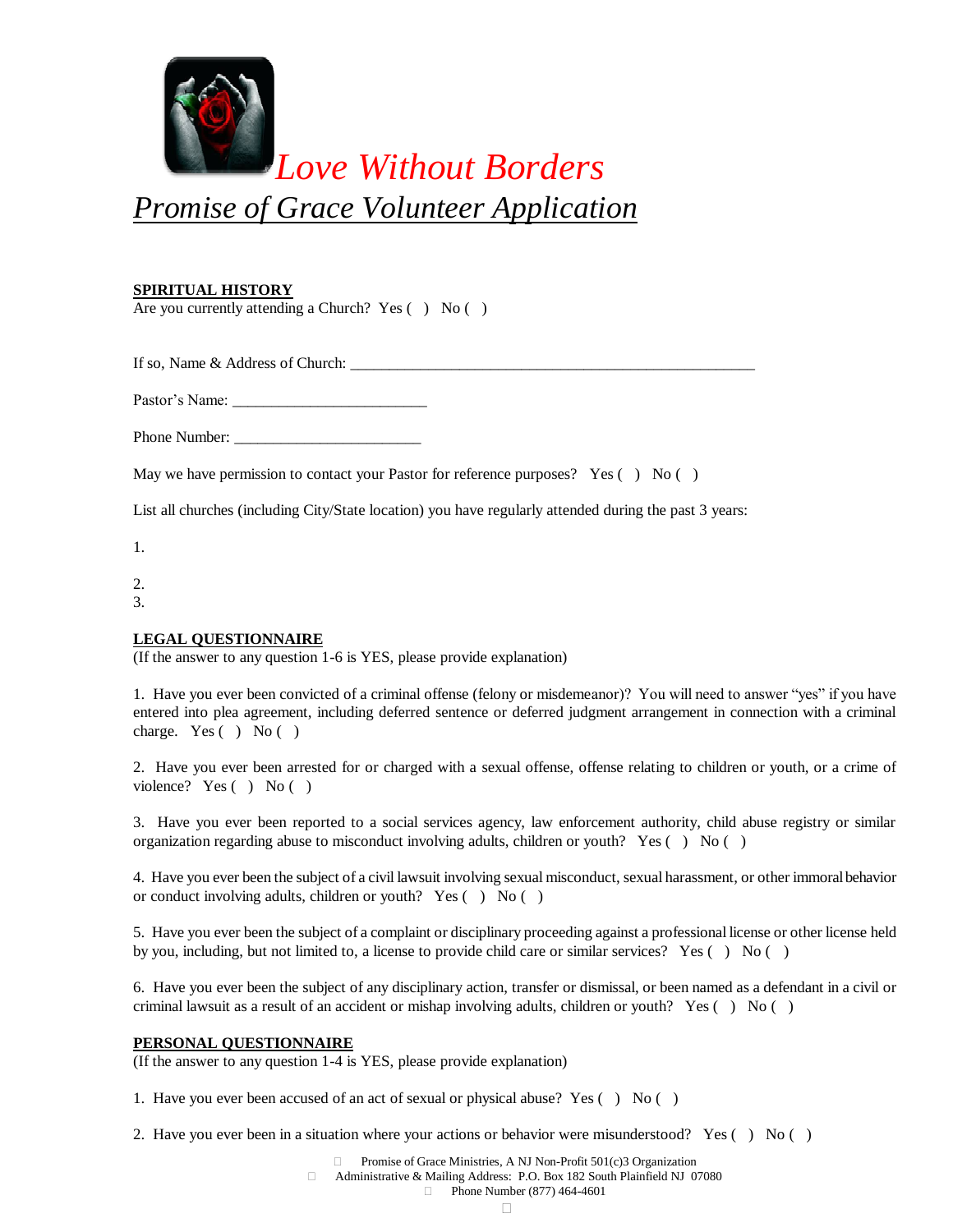

- 3. Have you ever been accused of an improper act with a child, but it was later determined that your actions had been misunderstood? Yes ( ) No ( )
- 4. Have you ever been a victim of sexual or physical abuse? Yes () No ()

(NOTE: Individuals who have experienced sexual or physical abuse are not automatically disqualified from serving at POGM. Such individuals need and deserve the love and support of POGM. Before a decision regarding volunteering can be made, however, applicants who have been victims of abuse must meet CONFIDENTIALLY with a qualified Christian counselor provided by POGM.)

# **INTEREST IN PROMISE OF GRACE**

How did you come to learn about Promise of Grace Ministries?

\_\_\_\_\_\_\_\_\_\_\_\_\_\_\_\_\_\_\_\_\_\_\_\_\_\_\_\_\_\_\_\_\_\_\_\_\_\_\_\_\_\_\_\_\_\_\_\_\_\_\_\_\_\_\_\_\_\_\_\_\_\_\_\_\_\_\_\_\_\_\_\_\_\_\_\_\_\_\_\_\_\_\_\_\_\_\_\_\_\_

\_\_\_\_\_\_\_\_\_\_\_\_\_\_\_\_\_\_\_\_\_\_\_\_\_\_\_\_\_\_\_\_\_\_\_\_\_\_\_\_\_\_\_\_\_\_\_\_\_\_\_\_\_\_\_\_\_\_\_\_\_\_\_\_\_\_\_\_\_\_\_\_\_\_\_\_\_\_\_\_\_\_\_\_\_\_\_\_\_\_

\_\_\_\_\_\_\_\_\_\_\_\_\_\_\_\_\_\_\_\_\_\_\_\_\_\_\_\_\_\_\_\_\_\_\_\_\_\_\_\_\_\_\_\_\_\_\_\_\_\_\_\_\_\_\_\_\_\_\_\_\_\_\_\_\_\_\_\_\_\_\_\_\_\_\_\_\_\_\_\_\_\_\_\_\_\_\_\_\_\_

Briefly summarize why you would like to volunteer at POGM:

П

Briefly describe your ability in the following areas: (If any area is not your forte, just leave blank)

- 1. Bible Study:
- 2. Evangelism:
- 3. Organizational Skills:
- 4. Fundraising or Event Organizing:
- 5. Home Economics (ie: cooking, parenting, etc.):
- 6. Craft Skills (ie: sewing, painting, etc.):
- 7. Medical Background:
- 8. Social Worker / Counseling Background:
- 9. Trades Background (ie: Carpentry, Electric, Plumbing, HVAC, etc.):
- 10. Other:

What "time blocks" throughout the week would you be available to serve.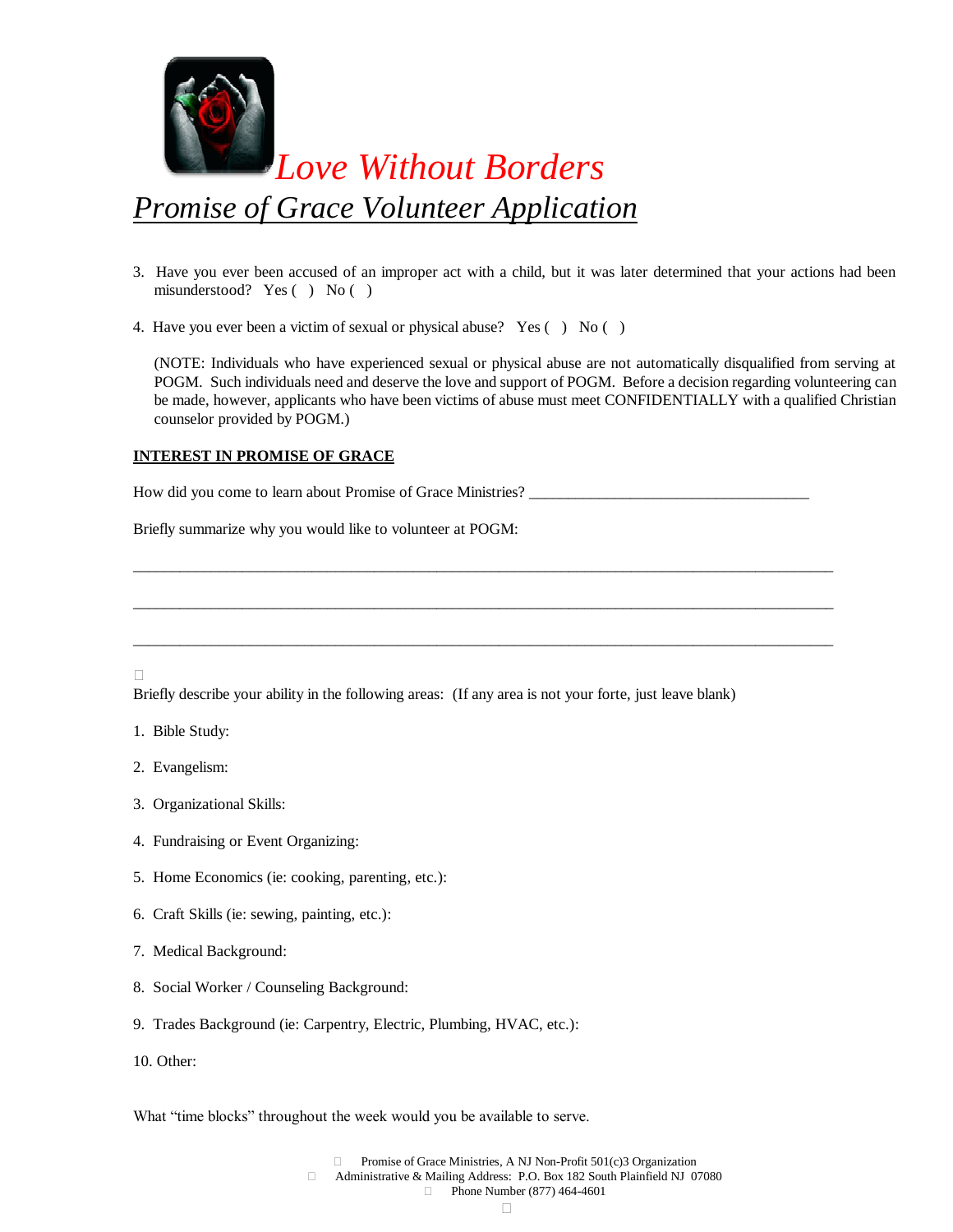

Please indicate the DAYS, TIME, and FREQUENCY per month. *Example: Every Thursday, from 9-11:00AM, I can teach a sewing class.*

### **REFERENCES**

Please list Three (3) Individuals (please exclude family members) that we may call for reference purposes:

- 1. Reference Name: Address: Phone Number:
- 2. Reference Name: Address: Phone Number:
- 3. Reference Name: Address: Phone Number:

 $\Box$ 

#### **RESUME**

Submittal of a resume is welcomed, but not necessary.

#### **APPLICANT'S STATEMENT**

I agree that:

The information contained in this application is complete, truthful and accurate.

Promise of Grace Ministries (hereafter called POGM) is authorized to contact, as references, the previously stated references, churches or organizations, or employer (unless checked "No" on application) in order to secure information about my character and suitability for volunteering at POGM. With respect to each contact, I agree to release all such references from any liability for furnishing such evaluations to POGM, provided they do so in good faith and without malice.

I will complete the Criminal History Consent Form to enable POGM to obtain a criminal background check upon their discretion. I understand that this background check does not inquire into any personal financial or credit history.

I will read and learn the information contained in Policy and Procedures and I will perform my volunteer duties and responsibilities in such a way that complies with those Statements, Rules and Regulations. If I disagree with anything in the Statements which would prevent my compliance, I will immediately notify a POGM representative.

I will always demonstrate behavior and conduct myself as a role model to the clients at POGM

I understand that my service at POGM is on a volunteer basis, and that my services may be discontinued at any time, for any

Promise of Grace Ministries, A NJ Non-Profit 501(c)3 Organization

 Administrative & Mailing Address: P.O. Box 182 South Plainfield NJ 07080 **Phone Number (877) 464-4601**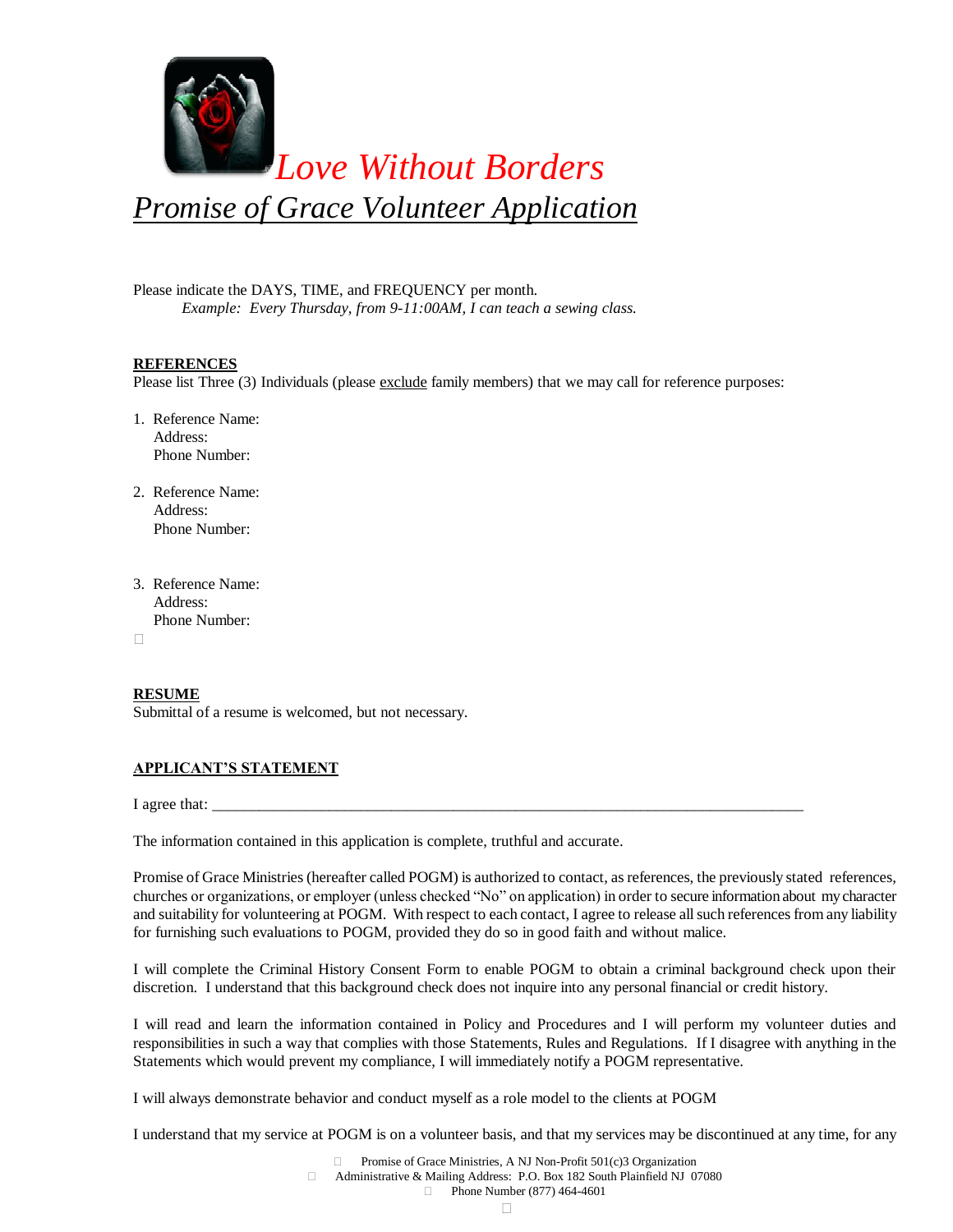

reason.

I will release, discharge and hold harmless POGM, its leadership, members, agents, employees, officers, and all other individuals participating and assisting in this application process from all claims, demands, actions, judgments and executions arising out of same.

| Date: $\frac{1}{2}$   |
|-----------------------|
|                       |
| Date: $\qquad \qquad$ |
|                       |